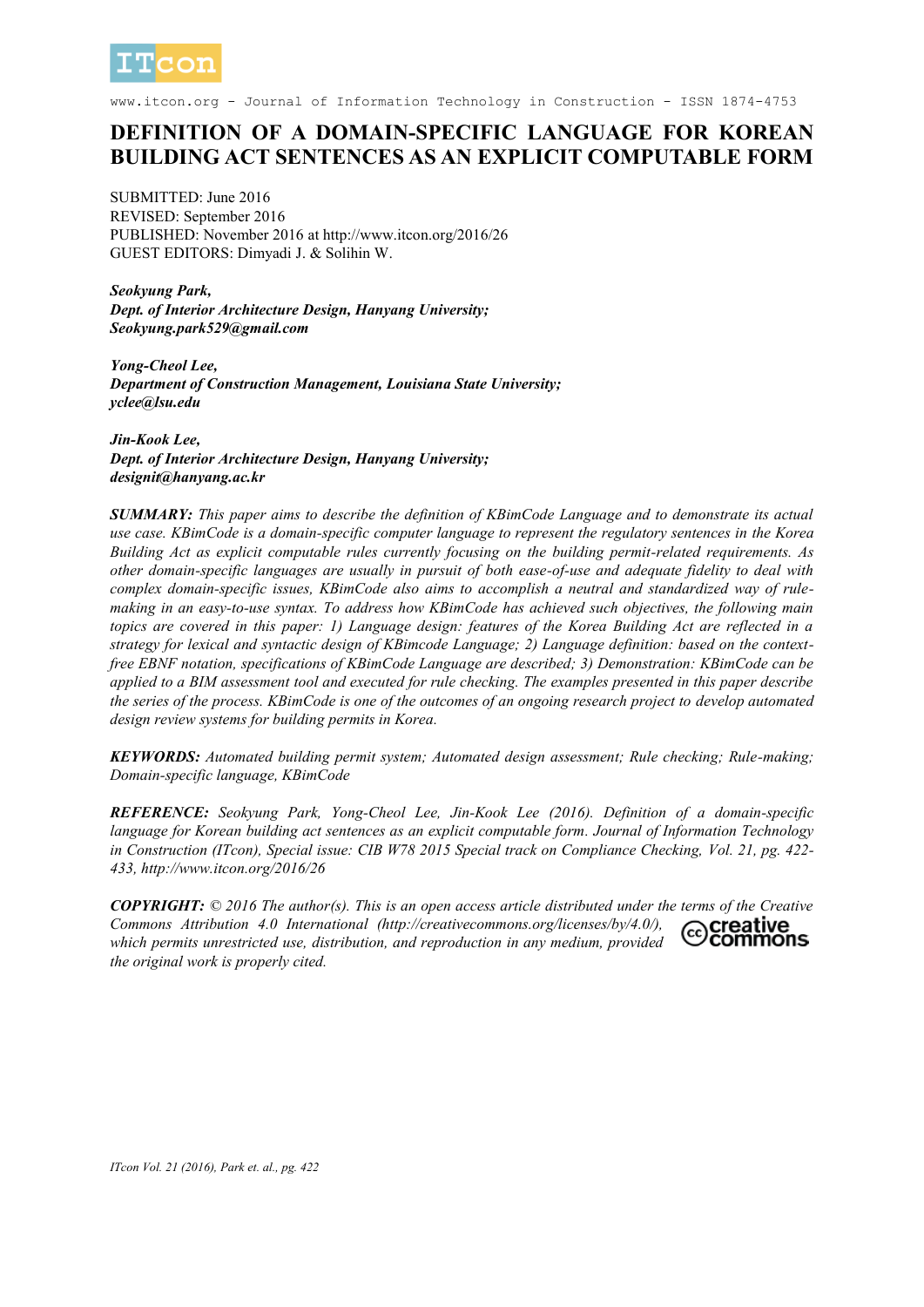# **1. INTRODUCTION**

Code compliance checking of building design is an important task that has to be taken into consideration in the entire design process. In a conventional process, code compliance is manually checked by architects or rule experts in an iterative, time-consuming, and error-prone manner (Ding, 2006; Greenwood, 2010). As Building Information Modeling (BIM) is being incorporated into an increasing number of fields within architecture, engineering, and the construction and facilities management (AEC-FM) industries, BIM-enabled code compliance checking is explored as a promising direction of BIM application (Lee, 2012; Eastman 2009a). BIMenabled design assessment is expected to support a conventional assessment process and increase efficiency and precision (Han, 1997; Eastman, 2009b). Taking advantage of BIM-enabled and automated design assessment, the Korean government is on its way to enhancing the quality of building designs. As part of the effort, a government-funded research and development project for developing a BIM-enabled code compliance checking system for building permits is the basis of this paper.

Related research and development in automated code compliance checking have explored the interpretation of rules as a critical task to accomplish error-free results. Design rules are written in human language (natural language), which inevitably includes ambiguity, vagueness and has limitations (Nawari, 2012). Therefore, natural language rules are formalized into explicit representations and translated into computational rules to enable automatic reasoning (Malsane, 2015). In early attempts to develop computable rules in the field of AEC industry, Fenves (Fenves, 1966) formalized specifications of the American Institute of Steel Construction (AISC) using a decision table from the 1960s. Recent research on BIM-based design assessment of buildings has increased since 2007 (Yalcinkaya and Singh, 2016) with emphasis various methods. CORENET (COnstruction and Real Estate NETwork) of Singapore, which is an early initiative of BIM-enabled code compliance checking, translated the Building Code of Singapore by a hardcoded method (Teo and Cheng, 2006). DesignCheck of Australia formalized the Australian Standard (AS) 1428.1 to pre-implementation specification and encoded it with EXPRESS language (Ding, 2006). For automated checking of circulation and security requirements, GSA courthouse design guide was parameterized and implemented on top of the Solibri Model Checker platform using JAVA language (Eastman, 2009b). Uhm et al analysed request for proposal (RFP) and encoded design rules with SWRL language (Uhm, 2015). Zhang et al (Zhang, 2013; 2015) devised algorithms that automatically extract and transform information using a natural language processing (NLP) approach.

Existing studies showed the possibility of various rule-making approaches and their application to automated code compliance checking. However, current rule-making approaches require extensive programming knowledge or expertise to generate computable rules. In addition, there remain limitations in directly applying these existing efforts to the translation of the Korean Building Act due to its locality and distinct characteristics. The following features should be carefully taken into consideration when establishing a translating strategy for the Korean Building Act.

1. Complex relation: Korean Building Act sentences are commonly cross-referenced. In addition, the display of relationships is inconsistent; i.e., the relations are marked randomly in referencing or referenced sentences. Such features increase the complexity, which in turn increase discrepancies in the interpreted building act sentences.

2. Integrity: The Korean Building Act carries legal binding force. Interpretation of building act sentences should assure integrity without errors. Errors in interpretation might lead to unnecessary conflicts. Therefore, it is important to assure the integrity of the interpretation and make it clear which party is responsible for possible errors.

As one of rule-making solutions for the Korea Building Act, domain-specific language (DSL) called KBimCode was introduced (Lee et al. 2016). It has been developed as a way to translate building permit-related regulations in the Korea Building Act into computable rules reflecting distinct features of Korean Building Act sentences. Regarding the two features of the Korea Building Act, KBimCode 1) represents Korea Building Act sentences with explicit relations, and 2) ensures the integrity of legal interpretation since rule experts author and manage them. KBimCode aims to be intermediate and independent from specific BIM environment or proprietary software. It is processed in open text code and can be directly used in various BIM assessment tool. The specification of KBimCode is provided to software vendors to make KBimCode executable in target assessment tools. As one of specification that enables such implementation, this paper aims to describe language design and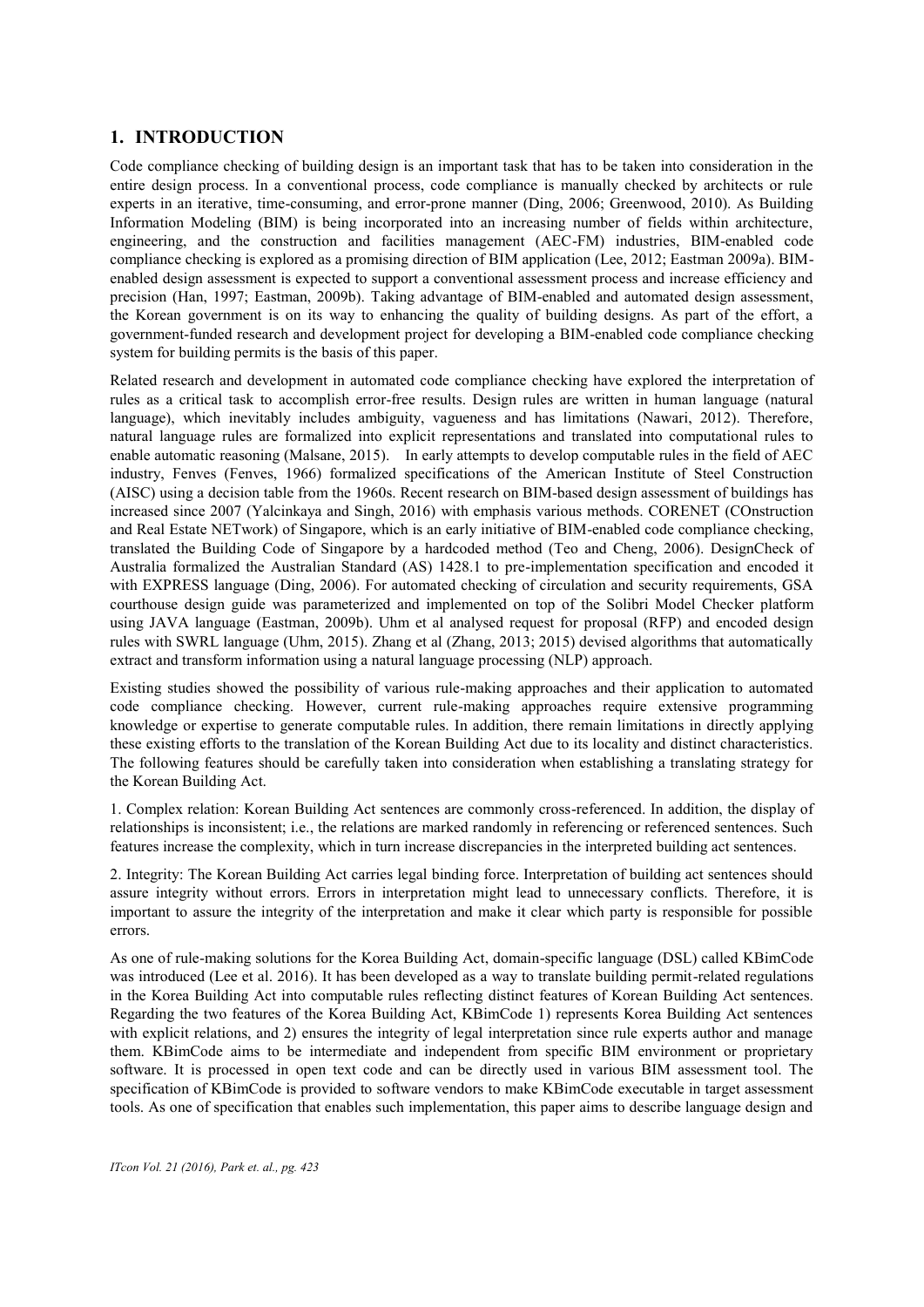definition. The following sections introduce 1) an overview of KBimCode, 2) a strategy for language design, 3) specifications of KBimCode based on context-free EBNF notation and associated texts, and 4) language evaluation.



FIG. 1: Korea Building Act sentences are translated into domain-specific language called KBimCode and then applied to rule checking. This paper aims to define syntax of the KBimCode.

# **2. KEY FEATURES OF KBIMCODE**

A distinguishing feature of KBimCode is that it is a standardized and software-independent approach to the rulemaking process. Previous projects embedded design knowledge into rule checking tools. In such cases, the rulemaking process was integrated into the development of rule checking software. The resultant rules are inevitably dependent on specific proprietary software and a closed BIM environment. Conversely, KBimCode is an intermediate script language that is independent from rule checking tools. KBimCode is processed into open text files such as JSON (www.ecma-international.org: Nov 2015), XML (www.w3.org: 2015) or other formats and can be used in various BIM assessment tools. KBimCode is generated through a standardized process that is described elsewhere (Lee, 2015).

Based on this overview, KBimCode can be summarized as follows:

1) KBimCode can be classified along high-level computer language categories as; 1. a domain-specific language, 2. a programming language, and 3. a rule language.

2) Its main functionality is to represent natural language rules as computable rules for automated code compliance checking.

3) Its target field is architecture, engineering, construction and facility management (AEC-FM) industry.

4) KBimCode Language attempts to process the Korean Building Act in an intuitive way in order to define userfriendly computable rules.

5) It does not directly modify and change building models because it aims to only assess building design models.

The main targets of KBimCode are the building permit-related regulations in the Korean Building Act. Building permit regulations in their entirety were analyzed to capture the general syntactic and lexical elements for language design. For example, specific building objects in the Korean Building Act and their properties were clarified for use as the lexicon of KBimCode. Moreover, various expressions were devised in advance to represent specific conditions of building act sentences. For instance, we adopted dot notation approach to represent building objects' properties. We also predefined methods to represent relations between sentences and assessment of iterative rules. (Park et al, 2015, Lee et al, 2015).

# **3. KBIMCODE LANGUAGE DESIGN APPROACH**

### **3.1 Lexical Design**

This section describes a lexical design strategy for applying basic tokens and idioms to the KBimCode Language. The fundamental strategy is outlined as follows: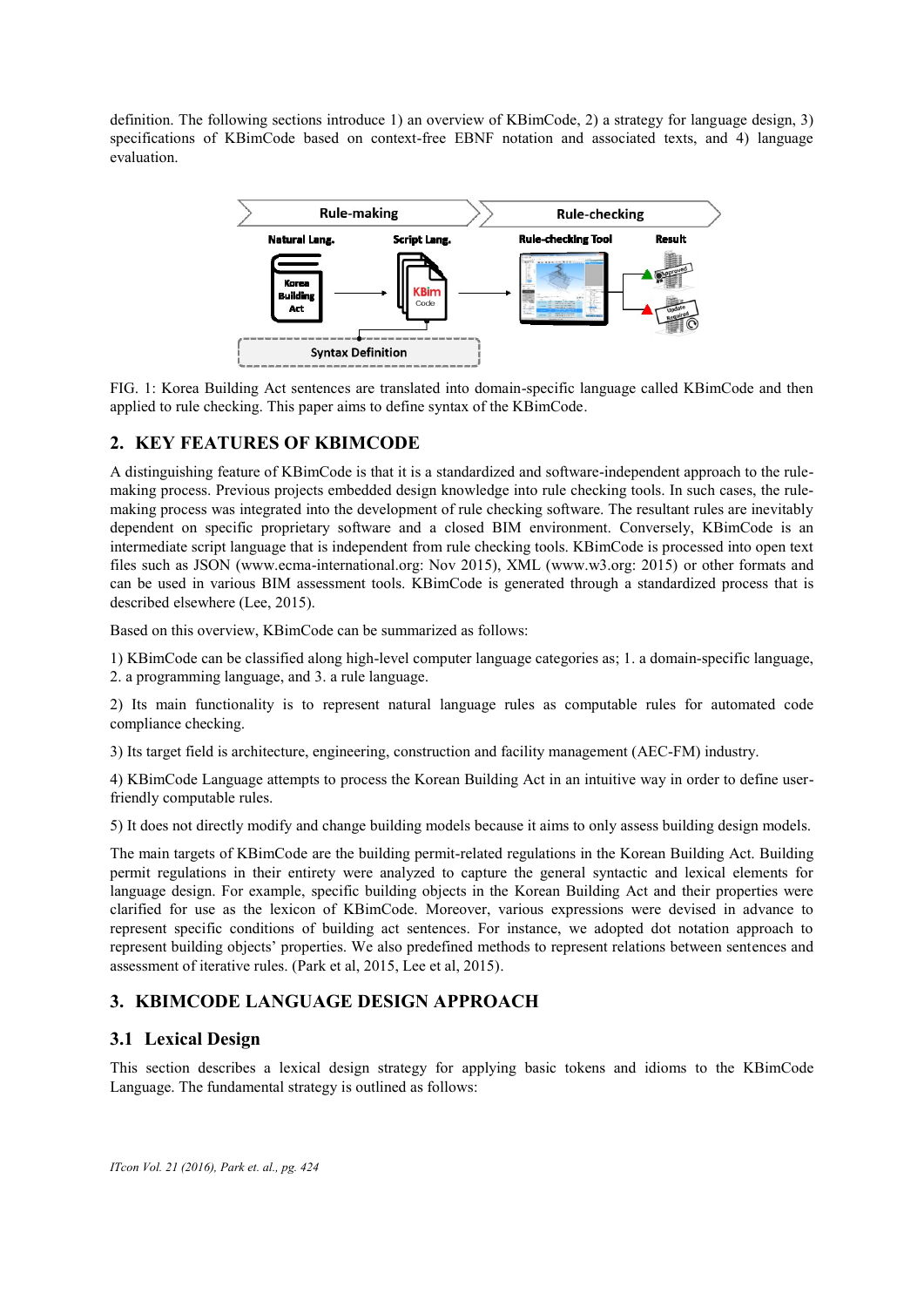1) The Korean Building Act is divided into atomic sentences (ASs), a type of declarative sentence that is either true or false. It is the minimum unit of rule checking. AS are processed into translated atomic sentence (TAS) that have simplified S (subject) + V (verb) + O (object) structures.

2) KBimCode assumes that S are building objects and properties specific to the Korea Building Act-specific. They are compiled in a dictionary and used as the fundamental lexicon.

3) Dot notation is used to represent properties and relations of the objects.

4) Predefined object names start with upper case letters while property names and user-defined names start with lower case.

5) VO structure is used in a basic form of idioms.

6) VO structure can be pre-defined as the following methods: getObect, getObjectProperty, isExist, getDistance, etc. The details of the predefined methods are described in (Park et al, 2015).

7) To instantiate checking of a particular building act sentence: check(argument)

### **3.2 Syntactic Design**

This section briefly previews a syntactic design style for the KBimCode Language. A Basic syntactic form of KBimCode can be represented as follows:

```
check (arg) {
       Statement
       …
}
```
- Where check is a pre-defined method that declares the checking of a certain building act sentence.

- Where "check", "arg" and "Statement" are non-terminal tokens.

The non-terminal token check is a pre-defined control method that declares the checking of certain building act sentence pointed by arg. The Statement represents rules defined in building act sentences. The type of statemenst can be categorized as follows;

- KBimCode Object Model (KOM)
- Conditional Statement
- Arithmetic Logic Units (ALUs)

The KBimCode Object Model (KOM) is a key feature of the KBimCode Language. It is a human-centeric abstraction of building objects specified in the Korean Building Act. KOM is a borrowed concept from the BERA Object Model (BOM) (Lee, 2011). By using KOM, a user can define virtual objects with desired rules and with constraints. More details about KOM are in the next section.

A Korean Building Act sentence semantically consists of two parts: a checking condition and checking content. The logical relationship between the two components is expressed with IF-THEN-ELSEIF-ELSE logic. The checking conditions and checking content are represented as ALU. Originally, ALU is a digital electronic circuit that performs arithmetic and bitwise logical operations (ALU, 2016). In this paper, ALU stands for a declarative clause that performs as the atomic unit for rule checking. The composition of ALU is detailed in the next section.

A set of statements can be grouped as a Statement Group. The syntactic form of the Statements Group is as follows;

```
var {
       Statement;
        …
}
```
- Where var and Statement are non-terminal tokens.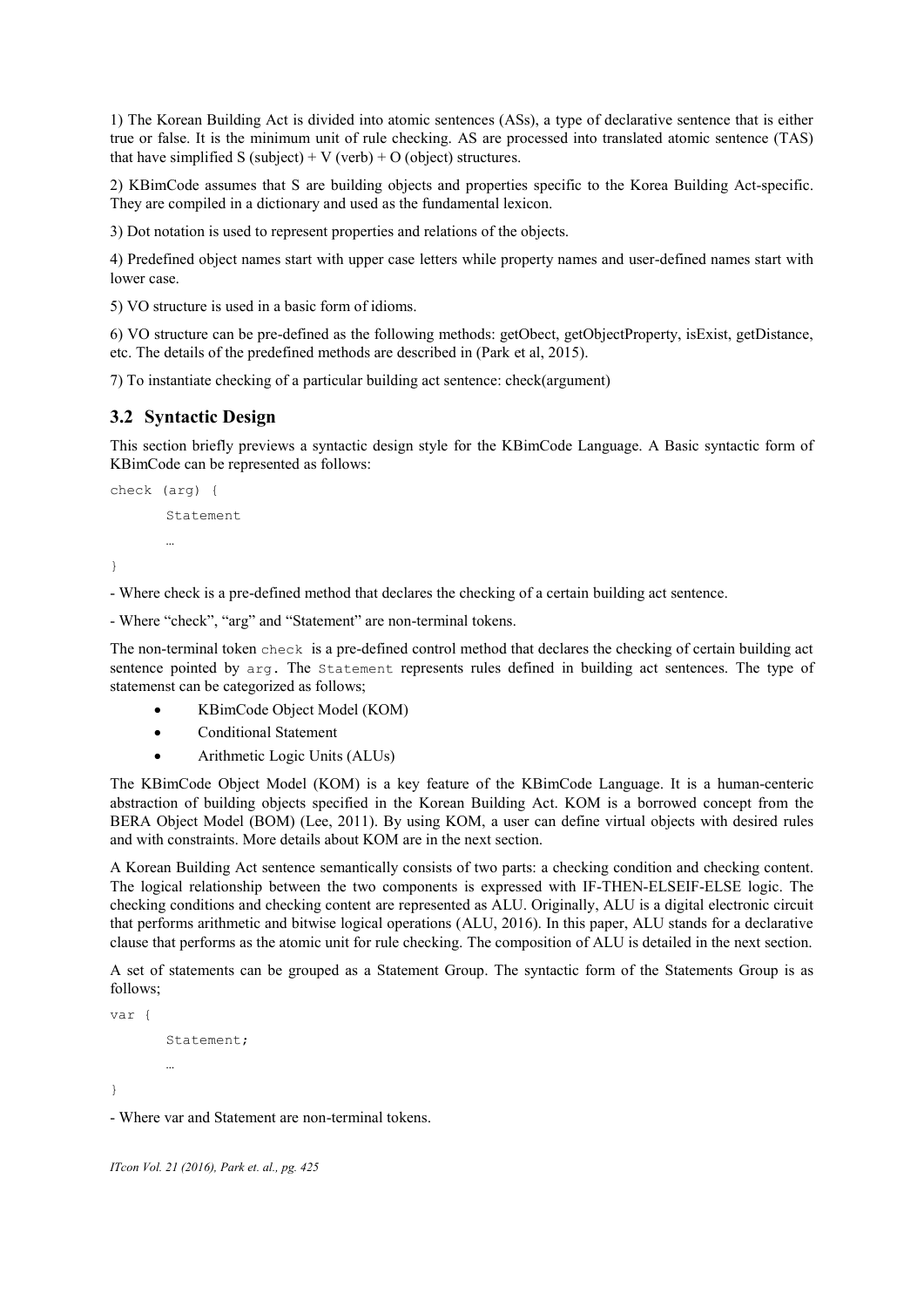A Statements Group is declared outside of the basic syntactic form and its name is used as a variable inside the form. By using Statements Groups, KBimCode can be written in a clear and simplified way. Moreover, Statements Groups and KOM provide reusable variable names that prevent users from writing iterative code.

# **4. FORMAL DEFINITION OF KBIMCODE**

### **4.1 Check Declaration and Statement Group**

This section defines the syntax of KBimCode language grammar. The formal definition described in this section is EBNF-based ANTLR rule (Parr, 2008). ANTLR is a language parser generator. Non-terminals starting with lower case are syntactic rules and upper-case non-terminals are lexical definitions. This section shows snippets of \KBimCode definition. The entire EBNF can be found in \* KBimCode Syntax Manual (KBimCode Syntax Manual, 2016).

As mentioned in the previous section, the KBimCode language has three key components: 1) A check declaration, 2) A statements group, and 3) A KBimCode statement. The check declaration and the statement group make up the syntactic form of KBimCode, while KBimCode statements are subordinate to the other two components. These three components are defined as: [1] kCheckDef, [2] kStatGruopDef, and [3] kStatDef. Most of all, a non-terminal syntactic rule kKBimcodeProgram is the starting point of KBimCode language definition. A lower case 'k' refers to KBimCode and other letters of the alphabet are simplified tokens representing each syntactic components.

kKBimCodeProgram

: kCheckDef kStatObjDef\* ;

[1] Definition: kCheckDef

kCheckDef

 $\overline{a}$ 

;

```
: CHECK '(' kCheckParamDef ')'
      '{' kStatDef '}'
```
Check Declaration is an essential component of KBimCode. In its syntactic rules kCheckDef, the lexical rule, CHECK stands for the pre-defined method "check" that instantiates checking of a target building act sentence. KCheckParamDef defines identifier tokens that represent the target sentence.

[2]Definition: kStatObjDef

```
kStatObjDef
      : kStatObject '{' kStatDef '}'
;
```
A Statement Group is optional. It is useful to represent code in an explicit way. The syntactic rule kStatObject defines a user-defined variable as the name of the Statement Group.

Entire EBNF-based KBimCode definition is described in KBimCode Syntax Manual, available at http://designitlab.kr/bim/KBimCodeSyntaxManual.asp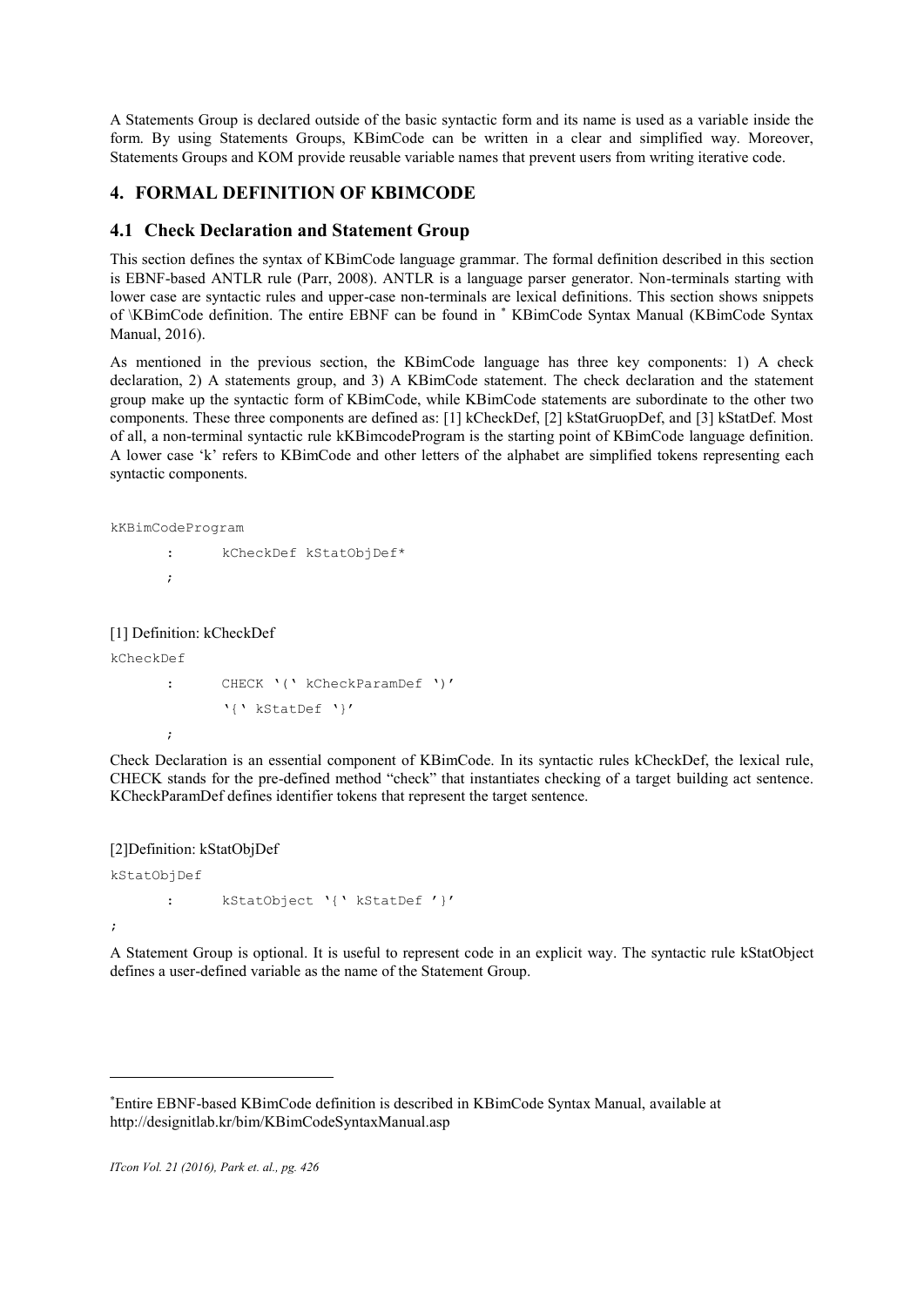### **4.2 KBimCode Statement**

There are three types of KBimCode statements: KOM, Condition statement, and ALUs. These three types are defined as [3-1] kKOMDef, [3-2] kIfThenElseStat, and [3-3] kALUsStat. The definition of a KBimCode statement and each type of statement are as follows;

#### [3]Definition: kStatDef

```
kStatDef
      : kStatLines
      ;
kStatLines
      : kStatLine+
      ;
kStatLine
      : (kKOMDef | kIfThenElseStat | kALUsStat)
      ;
```
#### **4.2.1 KBimCode Object Model**

The KBimCode Object Model is an abstracted state of the building model. It is based on Korean Building Actspecific objects and properties. There are two types of KOM: static KOM and dynamic KOM. Static KOM is a static data set already defined in a given building model. Therefore, all given attributes can be established statistically when loading the building model. The dynamic KOM is a user-defined subcollection of static BOM. It is dynamically instantiable with user-defined constraints. By using KOM, the objects of interest are derived from the model.

KOM is defined by a basic syntactic form as follows:

```
ObjectType var {
       Statement
       …
}
```
- Where "ObjectType", "var", "Statement" are non-terminal tokens.

The non-terminal token objectType is part of the KOM lexicon based on the KBimCode Object dictionary. Var is a user-defined variable name. The dynamically instantiable KBimCode Objects can be replaced with userdefined names. Statement are KBimCode statements.

The definition of KOM is as follows:

#### [3-3] KOM definition: kKOMDef

```
kKOMDef 
      : kKOMDefStat
      ;
kKOMDefStat
      : kKOMDefStatDec 
            '{' kStatDef '}'
      ;
kKOMDefStatDec
      : bWrapObjType BID
      ;
```

```
ITcon Vol. 21 (2016), Park et. al., pg. 427
```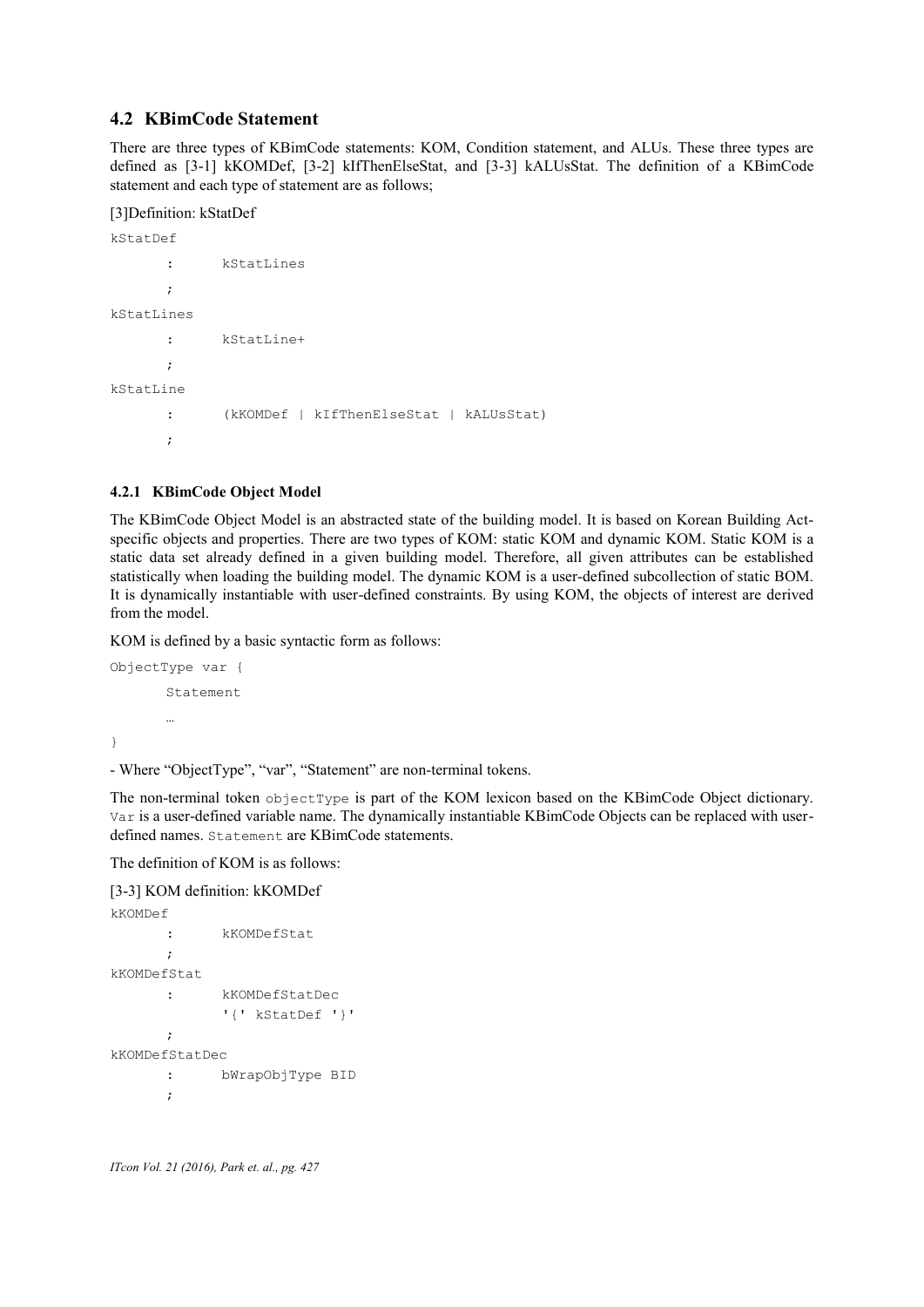The kKOMDefStatDec defines building objects and user-defined variable name. The bWrapObjType determines the type of building object. The lexical rule BID can be instantiated by any of the variable names.

The following is an example with actual building design rule defined in the Korean Building Act (Enforcement Decree of Building Act, Article 35, Clause 1) (Korean Building Act: 2016)

"… Cases where the total floor area of the fifth or upper floor is 200 or fewer square meters…"

This spells out two rules regarding the floor in certain constraints. The divided sentences and following KBimCode segments are as follows:

S1) Floor number is fifth or higher

S2) The total floor area of the floors is 200 or fewer square meters

```
K1) Floor myFloor {
                Floor.number >= 5
        }
K2) getFloorArea(all.Floor) <= 200
```
In the example K1), the user variable myFloor contains all the floor objects that are on the fifth floor or higher. This is an example of user-defined object group (dynamic KOM), as a collection of floors. KOM is used together with ALUs or condition statements to perform rule checking as shown in KBimCode segment K2).

#### **4.2.2 Condition Statement**

[3-2] Condition Statement definition: kIfThenElseStat

```
kIfThenElseStat 
      : kIfStat kThenStat kElseIfStat* kElseStat*
      ;
kIfStat
      : IF '(' kALUsStat')' 
      ;
kThenStat
      : THEN kALUsStat
      ; 
kElseIfStat 
      : ELSEIF '(' kALUsStat')' kThenStat
      ;
kElseStat
      : ELSE kALUsStat
      ;
```
The conditional statement inheres IF-THEN-ELSEIF-ELSE logic. ELSEIF and ELSE are optional. The following are example snippets:

1) IF (BuildingStoriesCount() >= 6) THEN isExist(Elevator) = TRUE

2) IF (CS) THEN KS

Logically, 1) and 2) are same. The inherent ALUs can be replaced with variable name of the Statements Group (in this example, CS replaces "BuildingStoriesCount()  $>= 6$ " and KS replaces "isExist(Elevator) = TRUE").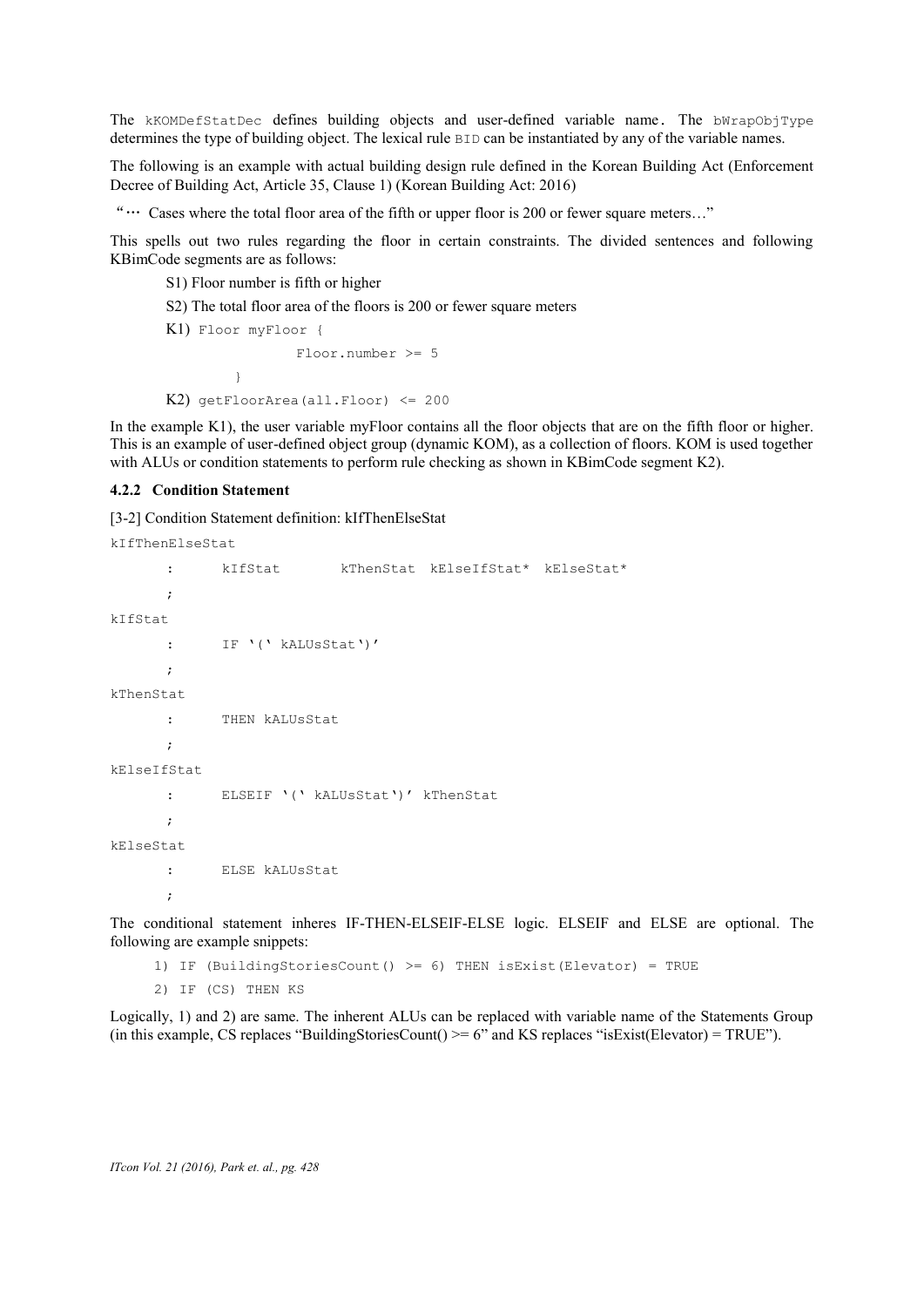#### **4.2.3 Arithmetic Logic Unit (ALUs)**

An Arithmetic Logic Unit is an atomic rule for checking. It returns true or false results by comparing left operands and right operands with operators. A left operand describes a specific condition while a right operand states an explicit value. With AND, OR conjunctions, multiple ALUs can be expressively joinedThe definition of ALUs is as follows:

#### [3-1] ALUs definition: kALUsStat

kALUsStat : kALUStat ((AND | OR) kALUStat)\* ; kALUStat : kOperand kALUOperator kOperand ; kOperand : kLRMethod | kCtrlMethod | kKOMGetterByPropC | kKOMGetterByBIDC | BID | '"' BID '"' | BOOLEAN | INTLITERAL | DOUBLELITERAL

The kALUsStat defines multiple ALUs joined with conjunctions. The kALUStat defines a single ALU. The kOperands can be predefined methods (kLRMethod, kCtrlMethod), dot notation access to building objects and properties (kKOMGetterByPropC, kKOMGetterByBIDC), or explicit values such as truth or false, string, or numeric values (BID, BOOLEAN, INTLITERAL, DOUBLELITERAL). Operators are data type-specific. Operators defined by the kALUOperator can be as follows:

- Operators for string:  $=$ ,  $!=$
- Operators for numeric: >, >=, =, <, <=, !=

Some examples of valid KBimCode segments within the kALUsStat rule are as follows:

- 1) getTotalFloorArea(myFloor) >= 200m2
- 2) Building.Usage = "MultiUnitHouse" AND getBuildingStoriesCount() >= 6
- 3) getResult(REFB\_16\_1) = TURE

# **5. DEMONSTRATION**

;

Previous sections described design strategy and definition methods of KBimCode syntax. This section takes a step forward and demonstrates a use-case of KBimCode Language. Evaluating fidelity of the language is not the point of this section. Currently, over 1,100 Korea Building Act sentences have been translated into KBimCode with the current versions of syntax definition. These operate as actual codes and can be utilized in rule-checking. For the demonstration, a series of Korea Building Act sentences were shown as examples. These were 1) translated into KBimCode, and 2) executed in a BIM assessment tool. For the rule execution, KBimAssess-lite, a rule-based BIM model checking program for conformance checking of the Korean Building Act was used as a target BIM assessment tool.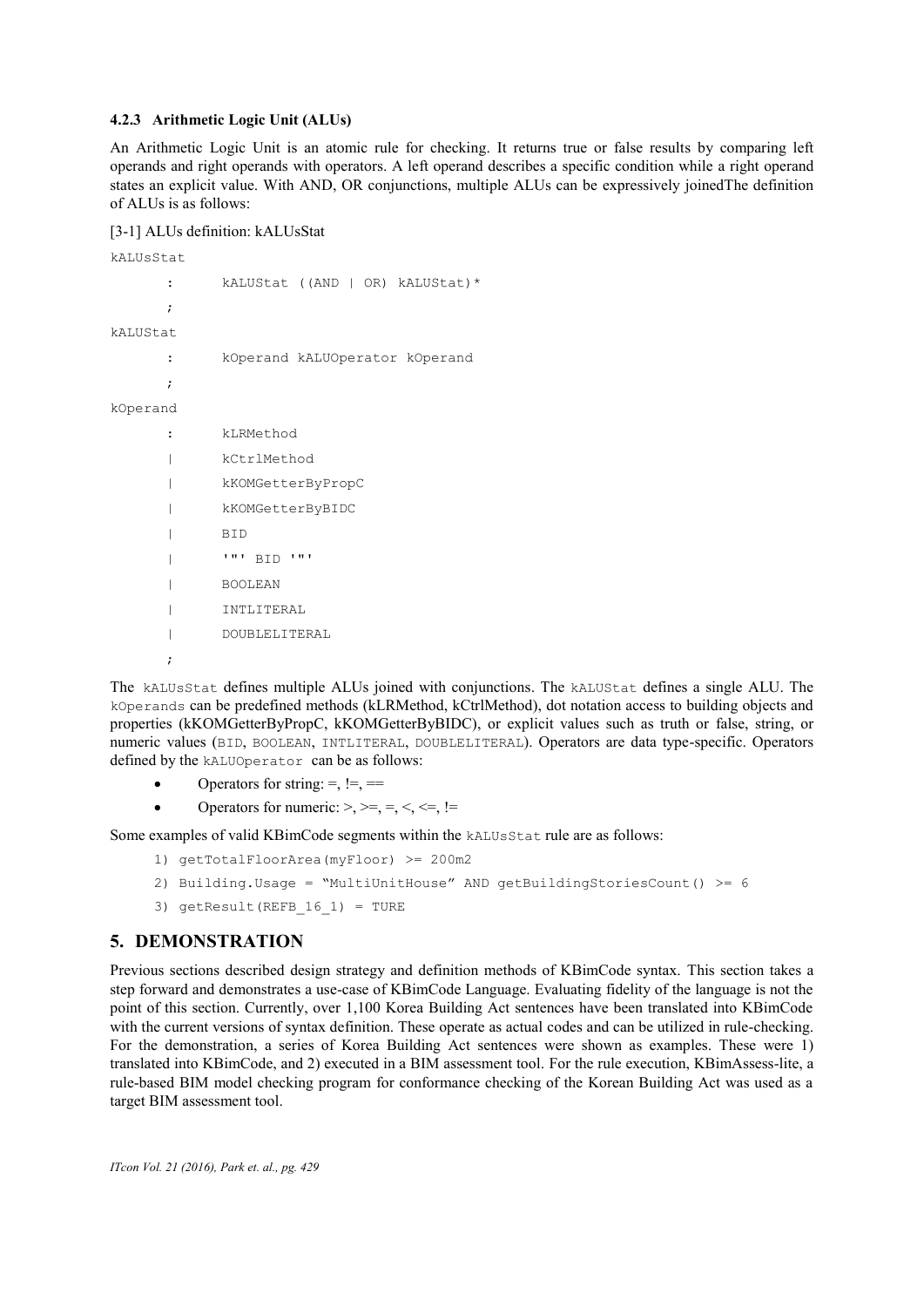#### **5.1 An Example Regulatory Sentence and its KBimCode**

Natural language sentences are translated into KBimCode according to 'logic rule-based mechanism'. The mechanism is elaborated in Lee et al. 2016. Once sentences are translated to KBimCode, they are developed in a database as a reusable source for architects. We selected sample Korean Building Act sentences and retrieved a series of KBimCode from the database. The sample building act sentences regulate requirements for the installation of a living room ceiling according to the Enforcement Decree of the Korean Building Act, article 50 (EDBA\_50) and Regulation for Egress and Fireproof Construction of Building, article 16, clause 1 (REFB 16-1) (Korean Building Act, 2016). They are associated by their detailed contents. Table 1 shows the building act sentences and the corresponding KBimCode. The grammar of the KBimCode was validated as a parsing tree, auto-generated by a KBimCode syntax analyzer, proved.

*TABLE 1. Example of KBimCode based on the actual Korean Building Act: "Enforcement Decree of Building Act Article 50"*

| Korean Building Act Sentences (Natural Language)                                                                                          |
|-------------------------------------------------------------------------------------------------------------------------------------------|
| Enforcement Decree of Building Act, article 50 (EDBA 50)                                                                                  |
| "Direct stairs installed on the fifth or upper floor or the second or lower underground floor shall be installed as fire escape stairs or |
| special escape stairs: Provided, That the same shall not apply to cases where main structural parts are made of a fireproof structure or  |
| non-combustible materials and falls under any of the following subparagraphs:"                                                            |
|                                                                                                                                           |
| Regulation for Egress and Fireproof Construction of Building, article 16, clause 1 (REFB 16 1)                                            |
|                                                                                                                                           |
| "According to the Enforcement Decree of Building Act, article 50, ceiling installed in a living room shall be the height of more than 2.1 |
| meters;"                                                                                                                                  |
| KBimCode                                                                                                                                  |
| // Enforcement Decree of Building Act, article 50                                                                                         |
| $check(EDBA 50)$ {                                                                                                                        |
| IF (CS) THEN KS                                                                                                                           |
| $\cdot$                                                                                                                                   |
| CS <sub>1</sub>                                                                                                                           |
| qetBuildingUse() != "Factory"                                                                                                             |
| OR getBuildingUse() != "Warehouse"                                                                                                        |
| OR getBuildingUse() != "FacilityForStorageAndTreatmentOfDangerousSubstance"                                                               |
| OR getBuildingUse() != "FacilityForAnimalAndPlant"                                                                                        |
| OR getBuildingUse() != "ResourceRecyclingFacility"                                                                                        |
| OR getBuildingUse() != "CemeteryAndRelatedFacility"                                                                                       |
|                                                                                                                                           |
| $\}$                                                                                                                                      |
| KS                                                                                                                                        |
| $qetResult(REFB 16 1) = TRUE$                                                                                                             |
| }                                                                                                                                         |
|                                                                                                                                           |
| // Regulation for Egress and Fireproof Construction of Building, article 16, clause 1                                                     |
| check (REFB 16 1) {                                                                                                                       |
| qetSpaceHeight(LivingRoom, b) >= 2.1m                                                                                                     |
|                                                                                                                                           |

Grammar Validation (Parsing Tree)



\* The highlighted code is equivalent to the enlarged image.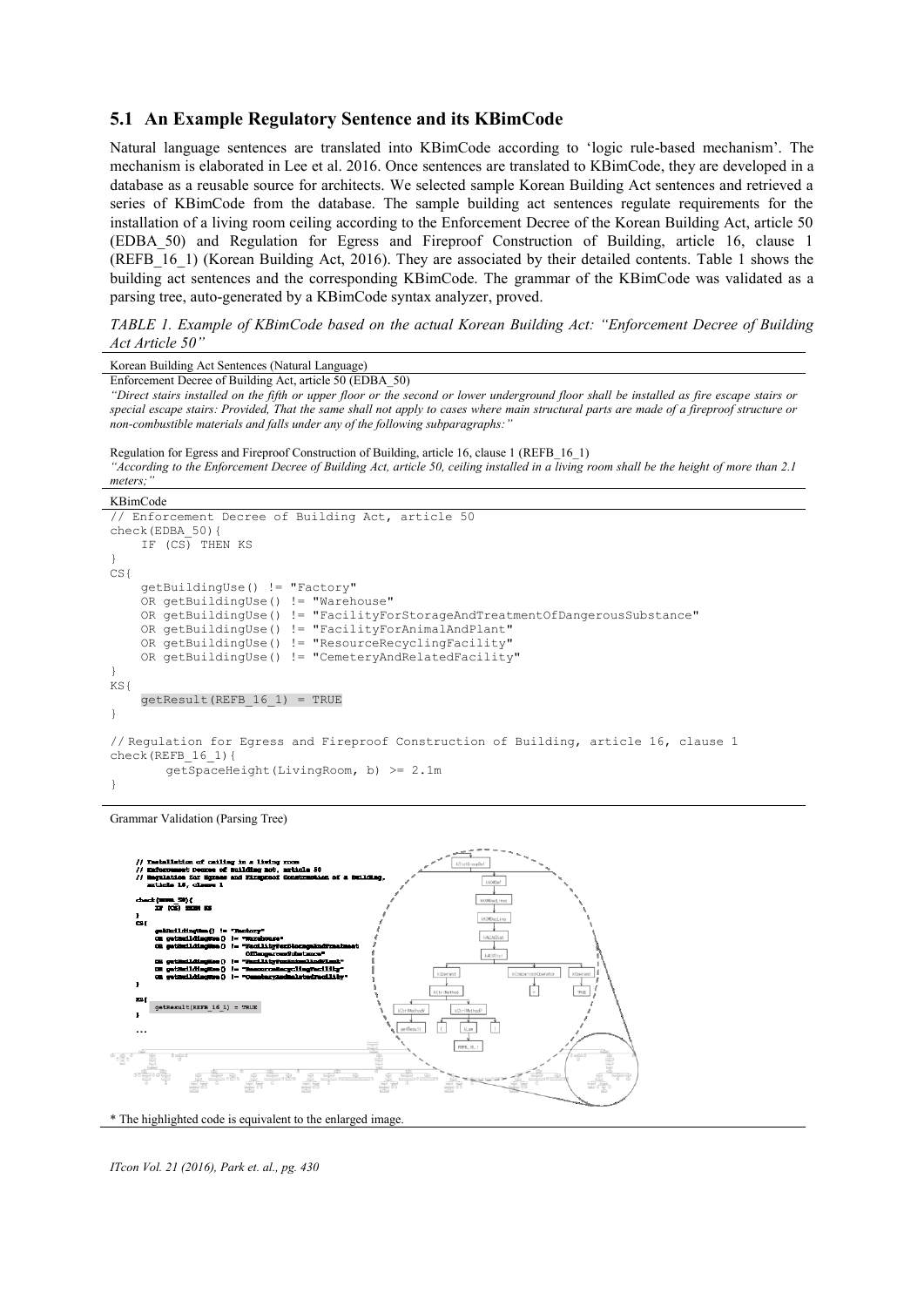# **5.2 An Actual Use Scenario of KBimCode**

KBimCode was developed to be an independent and non-proprietary language that can be executed in various BIM assessment tools. Specification of KBimcode, such as EBNF-based KBimCode language definition, a dictionary of regulation-specific objects and their properties, a specification of implementable methods etc. are provided to software vendors for the development of KBimCode translators. A translator maps KBimCode and proprietary rule-sets of target BIM assessment tools.

FIG 2 illustrates the mapping between KBimCode and KBimAssess-lite based on the KBimCode translator developed from the given specification. The rule-set of KBimAssess-lite is relatively longer than KBimCode, because it is iterative. For example, checking the height of a living room can be represented with a single line of code using KBimCode. However, the rule-set of KBimAssess-lite includes various implementation issues including low-level methods for querying, mapping, and calculating IFC objects and their properties.



FIG. 2: Example of a comparison between KBimCode (left) and a language of target program (right). In this case, KBimAssess-lite was used as a target program. KBimCode is declarative and comparatively shorter than the target language of KBimAssess-lite. The shaded box handles semantically same contents.

FIG 3 shows use scenario of KBimCode in three steps: 1) translation of Korean Building Act sentences (natural language) to KBimCode and its file, 2) Importing KBimCode file to a BIM assessment tool (KBimAssess-lite), and 3) Execution of KBimCode and result. Once Korean Building Act sentences are translated into KBimCode, they are developed to database for reusability, Desirable KBimCode is extracted from the database as a form of computer-executable rule set file such as Json, XML etc. The file is then imported into a BIM model checker and executed. Currently, KBimAssess-lite provides results of rule checking in both visual and textual reports. FIG 3 shows the snapshot of the example KBimCode represented in Table1.



FIG. 3: Use scenario of KBimCode with actual KBimCode example.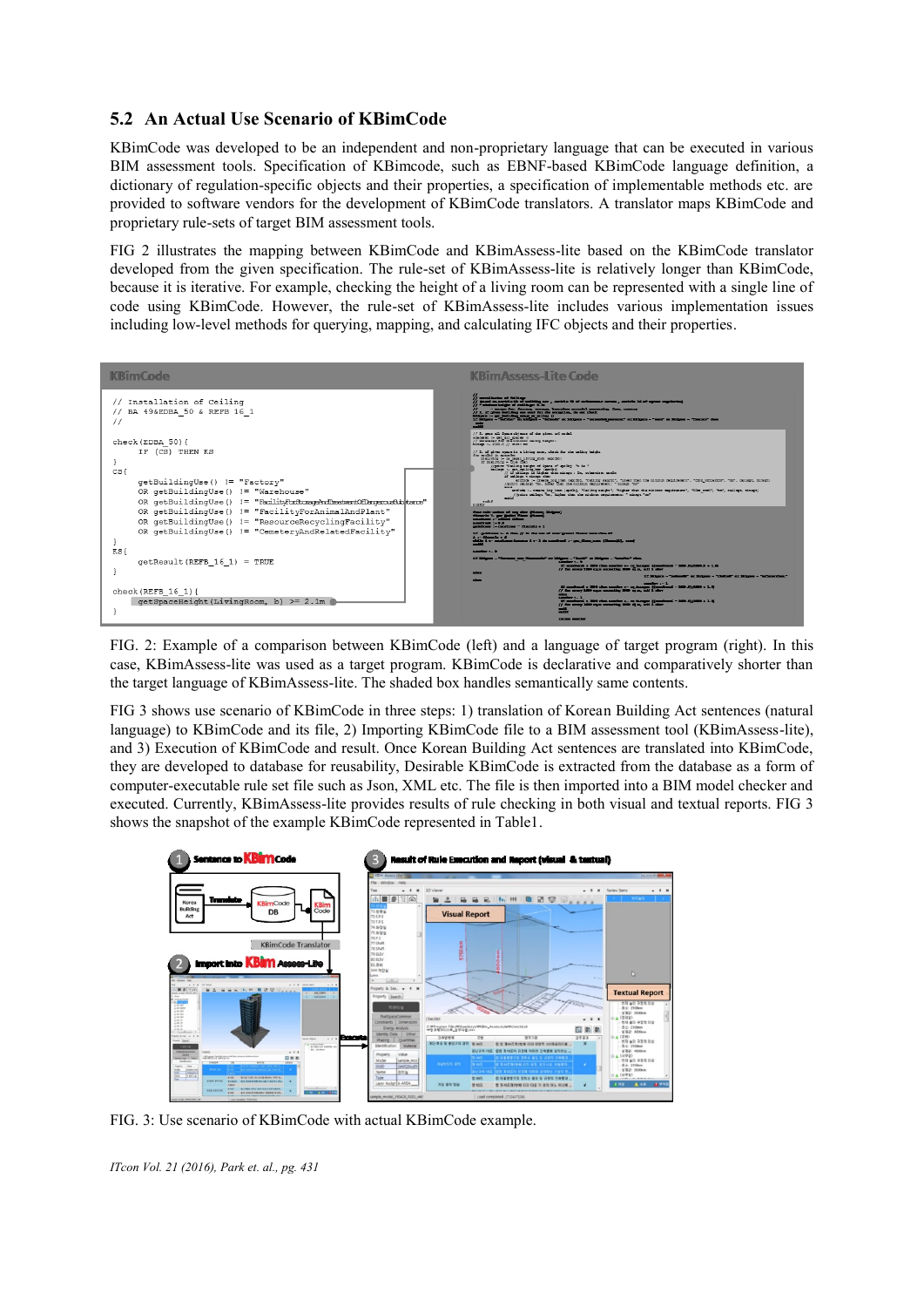### **6. CONCLUSION**

This paper described the approach to designing and defining KBimCode. The lexical and syntactic form of the KBimCode Language reflects features of building permit regulations in the Korean Building Act and can be categorized as: 1) Check Declaration, 2) Statement Group, and 3) KBimCode Statements. The Check Declaration points to a target building act sentence and contains series of statements. The type of statements is ALUs, conditional statements, and KOM. Specifically, KOM is a key feature of KBimCode. By using KOM, users can specify objects of their own interest. The series of statements can be grouped as a Statement Group, which is a reusable object. We also demonstrated KBimCode of actual regulatory sentence KBimCode with a BIM assessment tool named KBimAssess-lite. With the specification of KBimCode, a translator can be developed and KBimCode can be executed in a target BIM assessment tool. KBimCode development is an ongoing project. Limitations exist in the current version of KBimCode and syntax update, modification, improvement etc. are being made. Further development will reflect extended target sentences. In addition, targets of KBimCode will extend to various design rules such as design guidelines, requests for proposals, etc.

### **ACKNOWLEDGEMENT**

This work was supported by the National Research Foundation of Korea Grant funded by the Korean Government (NRF-2015R1C1A1A01053497)

This paper was partially based on a conference paper presented in Computer-Aided Architectural Design Research in Asia (CAADRIA) 2016, Melbourne.

### **REFERENCES**

- Lee J.-K., Lee J., Jeong Y.-S., Sheward H., Sanguinetti P., Abdelmohsen S. and Eastman C.M. (2012). Development of space database for automated building design review systems, *Automation in Construction*, Vol. 24, 203–212.
- Eastman C.M. (2009a), Automated assessment of early concept design, *Article in Architectural Design Special Issue: Closing the Gap*, Vol. 79, Issue 2, 52–57.
- Ding L., Drogemuller R., Rosenman M., Marchant D. and Gero J. (2006). Automating code checking for building designs, *Proceeding of Clients Driving Innovation: Moving Ideas into Practice*, Brisbane, Australia, 1-16.
- Greenwood D., Lockley S., Malsane S. and Matthews J. (2010). Automated compliance checking using building information models, *Proceeding of The Construction, Building and Real Estate Research Conference of the Royal Institution of Chartered Surveyors*, Paris.
- Han C.S., Kunz J. and Law K.H. (1997). Making automated building act checking a reality, Facility Management Journal, 22–28.
- Eastman C.M., Lee J., Jeong Y.-S., Lee J.-K. (2009b). Automatic Rule-based Checking of Building Designs, *Automation in Construction*, Vol. 18, Issue 8, 1011-1033.
- Nawari O. N. (2012). Automated Code Checking in BIM Environment, *Proceeding of 14th International Conference on Computing in Civil and Building Engineering*, Moscow.
- Yalcinkaya M. and Singh V. (2016). Patterns and trends in Building Information Modeling (BIM) research: A Latent Semantic Analysis, *Automation in Construction*, Vol. 59, 68–80.
- Malsane S., Matthews J., Lockley S., Love P.E.D. and Greenwood D. (2015). Development of an object model for automated compliance checking, *Automation in Construction*, Vol. 49, Part A, 51–58.
- Fenves S.J. (1966). Tabular decision logic for structural design, *Journal of the Structural Division,* Vol. 92, Issue 6, 473–490.
- Uhm M., Lee G., Park Y., Kim S., Jung J. and Lee J.-K. (2015). Requirements for computational rule checking of requests for proposals (RFPs) for building designs in South Korea, *Advanced Engineering Informatics*, Vol. 29, Issue 3, 602–615.